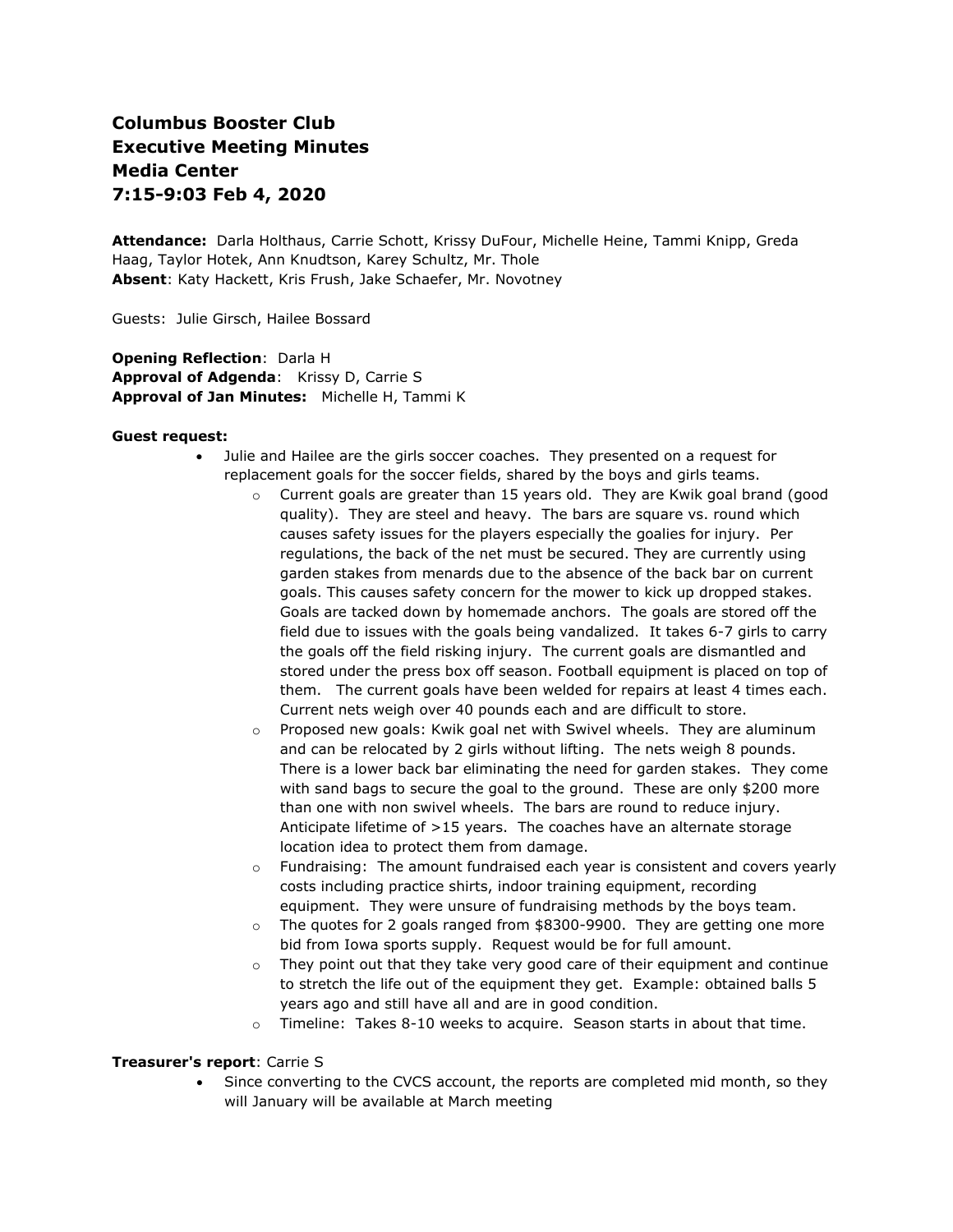- The old bank account was closed. Per the diocese, the savings account will be kept in the diocese account and interest paid accordingly. Per the by laws, \$25,000 must be kept in savings. We will deposit the excess above \$25,000 to the checking through CVCS.
- Reviewed the outstanding approved expenses.

## **Activity Director Report**: Taylor H

- Had 8 students at national signing day. Avg. GPA of these students 3.65
- Winter sports winding down. Post season starting soon
- Girls/Boys basketball and wrestling had more wins than last year. Bowling has turned the corner for the season

## **Principal Report**: Daniel T

- Met an astronaut last month
- Catholic schools week was good. Had national speaker who presented at NCYC. Spoke on Letting Jesus in your life.
- Adding 9 electives next fall. 2 will replace classes. Include: Drama, Film as literature, Creative Journalism (in place of yearbook), Cyber security, AP Physics, Vex (Robotics 2) US history through film, Spanish for native speakers.
- Class sign up starting. Hopefully done by end of February. Starting  $8<sup>th</sup>$  grade this week
- Murals: Working on adding non-passion murals of Jesus throughout the school.

## **Committee Reports**:

- **Academics: Krissy D, Greda H** 
	- Meets first Wed of month at 5:15 in media Center.
	- Robotics camera was approved for \$415 by vote last month.
	- Discussed Mrs. Wheeler request for money for DECA. The group approved \$150 to cover the registration for the 3 students for regionals. Declined to pay towards hotels per boosters historical decisions.
	- 163 students achieved Gold or Silver Honor Roll. 36 first time Gold achievements. Once locker clings are obtained, we will assemble award recognition.
	- Conference meal sign up will be out end of February
	- Miss Wiss will be retiring, so she has assembled a job description to find a replacement teacher liason.
	- Sailor Scholarship forms will be available from Miss Wiss and through the guidance office.
- **Arts**: Darla H, Ann Knutson
	- Meets first Wed of month at 6:00 above the commons
	- State speech is happening
	- Musical casting done. School working on legal rights issue. Will be April 24- 26. Will need to hire a pianist.
	- Mr. Weber is approaching Knights of Columbus for donation/assistance with set build.
	- Concerts: Feb 15 Band at Wartburg, 3/2 pops concert 6-12 band/choir
	- Represented at honor Band
	- Veridian Art Share 3/9. Not a lot of interest.
	- Pop can drive 4/18. Discussed a can cage.
	- Fine arts trip planning starting. Considering Fall and open to all students. Need to decide by the end of the school year.